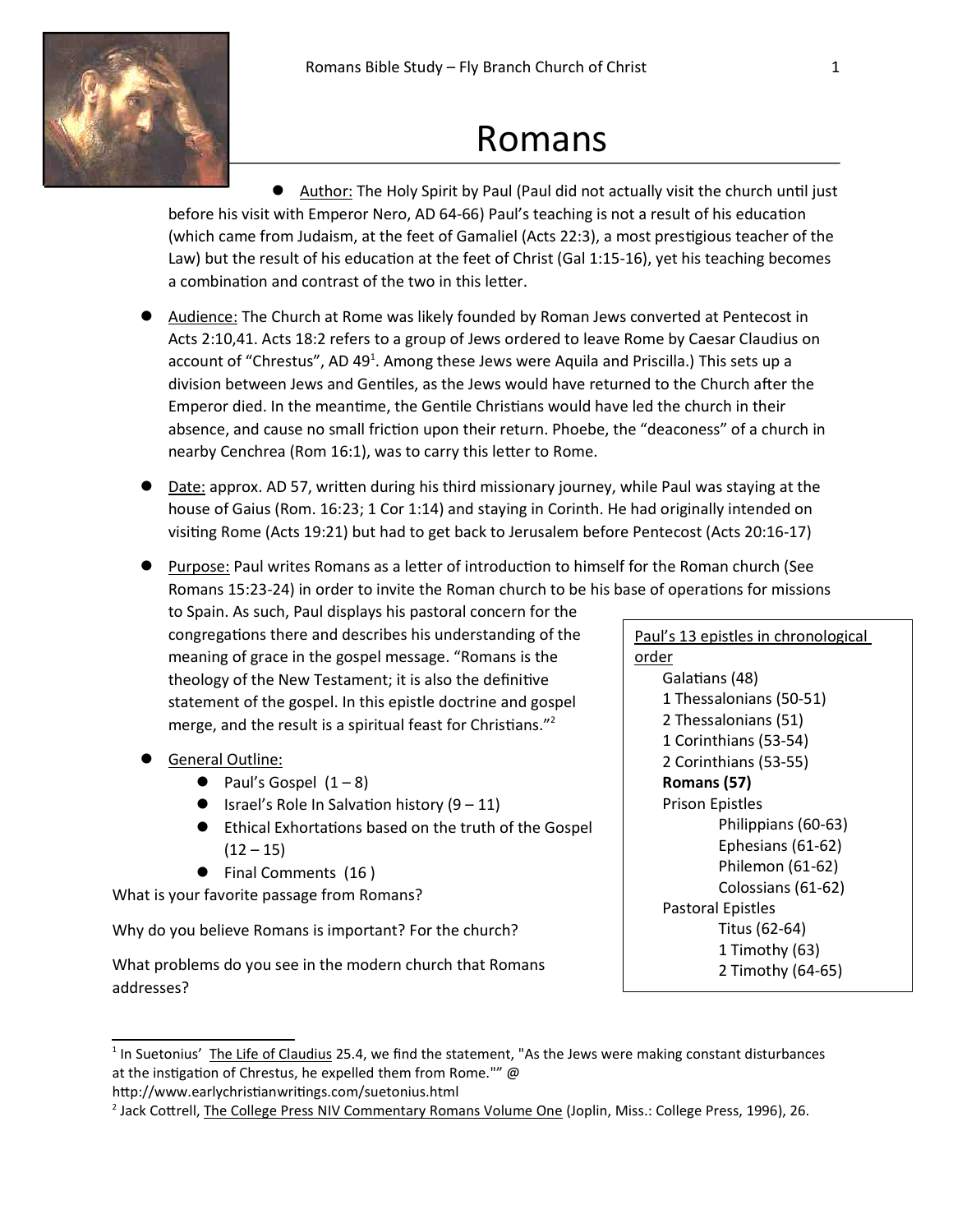## Paul's Gospel of Grace (1-8)

- $I.$  Introduction  $(1:1-17)$
- II. Jews and Gentiles are all under condemnation (1:18-3:20)
- III. Grace through Christ is the means to salvation from sin  $(3:21-5:21)$
- IV. Grace gives us victory over sin (6:1-8:39)

## 1. Introduction

- a. Paul introduces himself to the Romans (1-7)
	- i. If you were writing a letter to someone who has never met you, how would you introduce yourself?
	- ii. In what ways does Paul describe himself to the Romans?
	- iii. What is Paul's mission, or the purpose of his apostleship?
- b. Paul addresses himself to the Romans (8-15)
	- i. If you were asked to pray for someone you didn't know, what kinds of things would you pray about?
	- ii. For what does Paul pray about for these Roman Christians?
	- iii. Vs. 11 talks about a "spiritual gift" that Paul hoped to give them. What could Paul offer them that the Holy Spirit had not already given them?
	- iv. If God wants all men to know the gospel, why would Paul have been prevented from seeing them?
	- v. Whom did Paul see as the focus of his ministry of the gospel?
- c. Paul introduces the first section of Romans (16, 17)
	- i. What do you think is the most important part of the gospel for salvation? Why?
	- ii. Why is faith emphasized here over all the other aspects of faith (repentance, confession, baptism, sanctification, glorification)?
	- iii. In what sense is the Jew "first"?
	- iv. God's righteousness is revealed "from faith to faith". What are the two faiths involved here?
	- v. How are righteousness (who you are ethically) and faith (what you believe) connected? How does this quote from Habbakuk 2:4 help? What kind of life is intended here?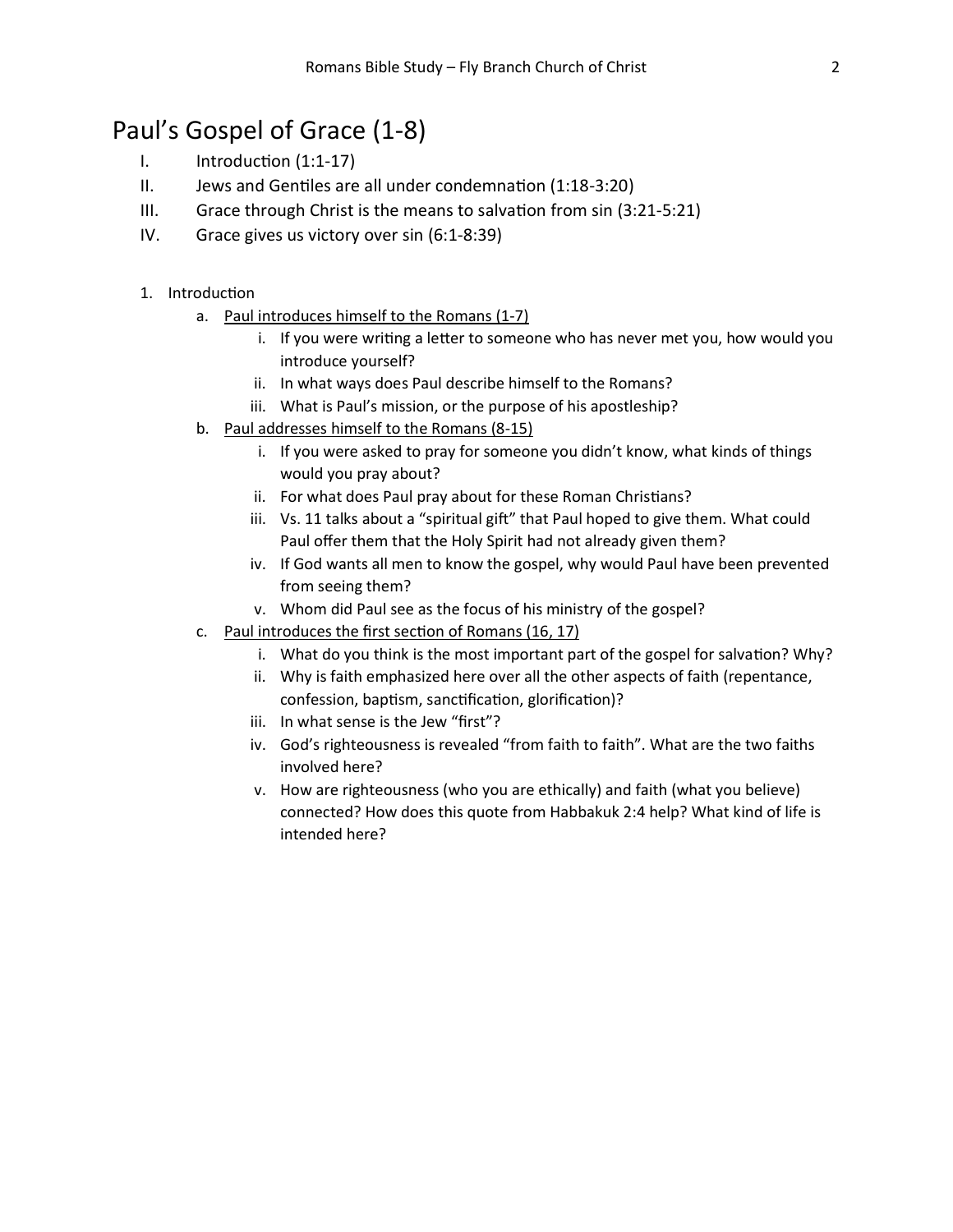## II.A The Plight of the Gentiles (Romans 1:18-32)

- 1. The Revelation of God (18-23)
- a. God's wrath is revealed against unrighteousness of men (18-19)

For what is God's wrath revealed? How is it revealed form heaven?

What specifically do all men suppress?

b. God's Natural Revelation of God (20)

What attributes of God can be clearly seen? How can they be "clearly seen"?

Who can "clearly" see God's attributes in this way? Are there any who can possible produce an excuse?

c. Exchanging revelation for "wisdom" (21-23)

What happens to thinking when God is denied? What happens to wisdom?

What kinds of things did man exchange God for?

- 2. The Deliverance of God to Wrath (24-32)
- a. Delivered to the craving of their hearts (24-25)

In this first deliverance, what two general sins are described? How do we see these illustrated today?

What does sexual sin do to the body? What does worshipping false gods do to the mind? Why do you think God often equates adultery with idolatry?

b. Delivered to degrading passions (26-27)

In this second deliverance, what general kind of sin is described?

Knowing the kind of culture we live in today, how are these sins described? Why do people commit them?

What is the "appropriate penalty for their perversion" in vs. 27?

c. Delivered to a worthless mind (28-32)

In this third deliverance, what is the general fault described? What are its results?

Do any of the sins on this list surprise you? How might we see these sins today? How might they be explained away by modern psychology?

Verse 32 is disturbing, as it described a vicarious participation in many of these sins. How might Christians be guilty of this?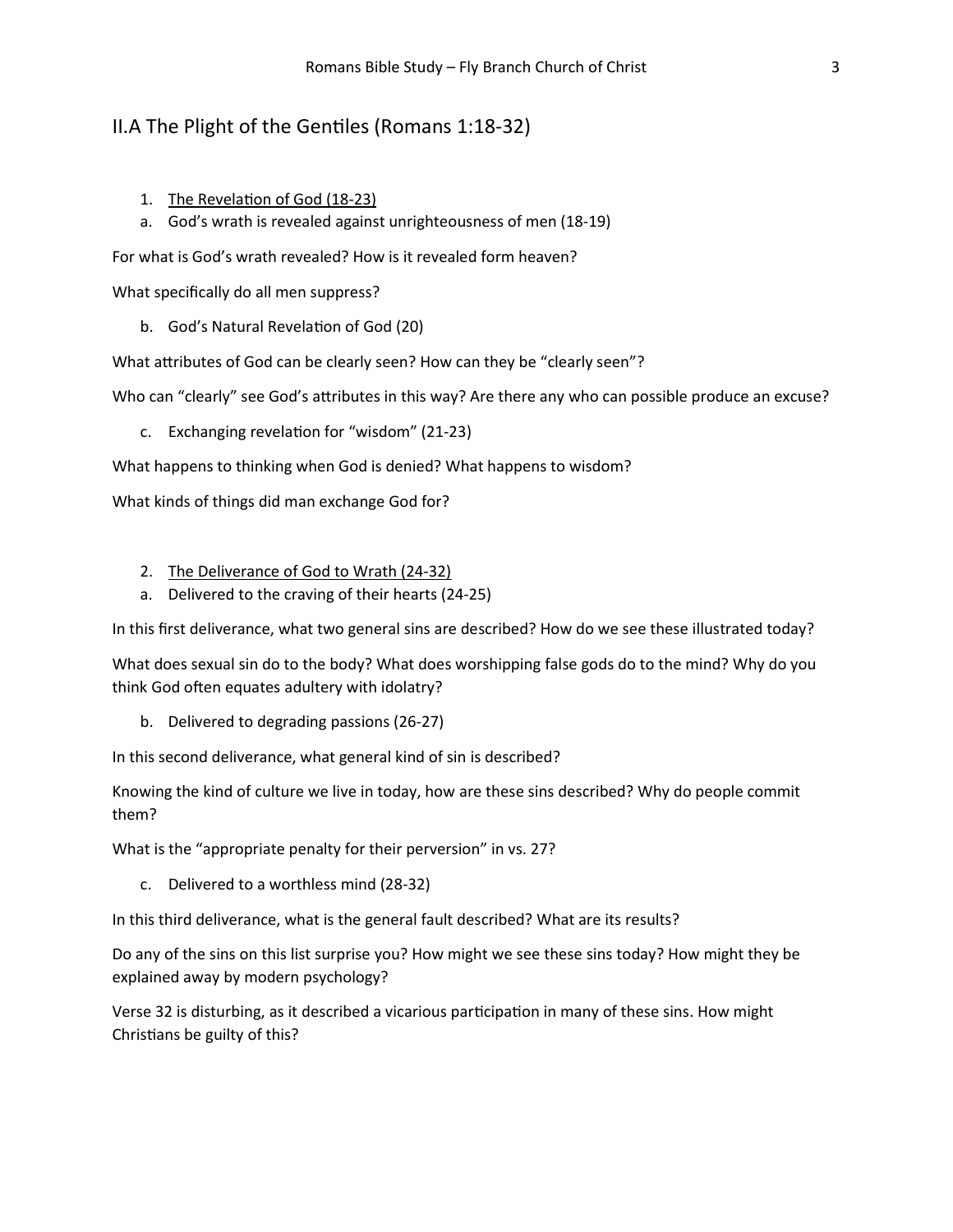## II.B The Plight of the Jews (2:1-3:8)

#### 1. God doesn't play favorites (2:1-2:11)

Who is doing the judging? Who is being judged?

God's judgment is delivered upon all men. On what basis does Paul say here God judges? Is it important to be Jew or Greek in God's judgment?

#### 2. Law and Conscience (2:12-16)

What is the "law" in this passage? How do the "law" and "conscience" work together? On what basis does God judge those without the law?

#### 3. Even those who have the Law cannot keep the Law (2:17-24)

In what ways here do the Jews see themselves as superior to the Gentiles?

In what ways do the Jews become just as guilty as the Gentiles?

What effect does this have on the name of God, when God's own people do not obey Him?

#### 4. Circumcision does not guarantee Salvation (2:25-29)

What is the significance of circumcision? How does it help with salvation from sin (law-breaking)?

What is "true circumcision"? To where is it applied? If it is by the Spirit, how is it applied?

#### 5. Advantages and Accusations (3:1-8)

What advantage did the Jews have over the Gentiles?

Did the Jews' unfaithfulness (to God, to recognizing Jesus, etc.) prove God unfaithful to His promises (to Abraham, David, etc.)?

How did the unrighteousness of the Jews magnify the righteousness of God? How might some use this to say God's judgment is unfair?

What is Paul's "lie"? How might grace be considered a lie?

How might some of the Jews claim that Christians are promoting "evil so that good may come"? How is this a mischaracterization of grace?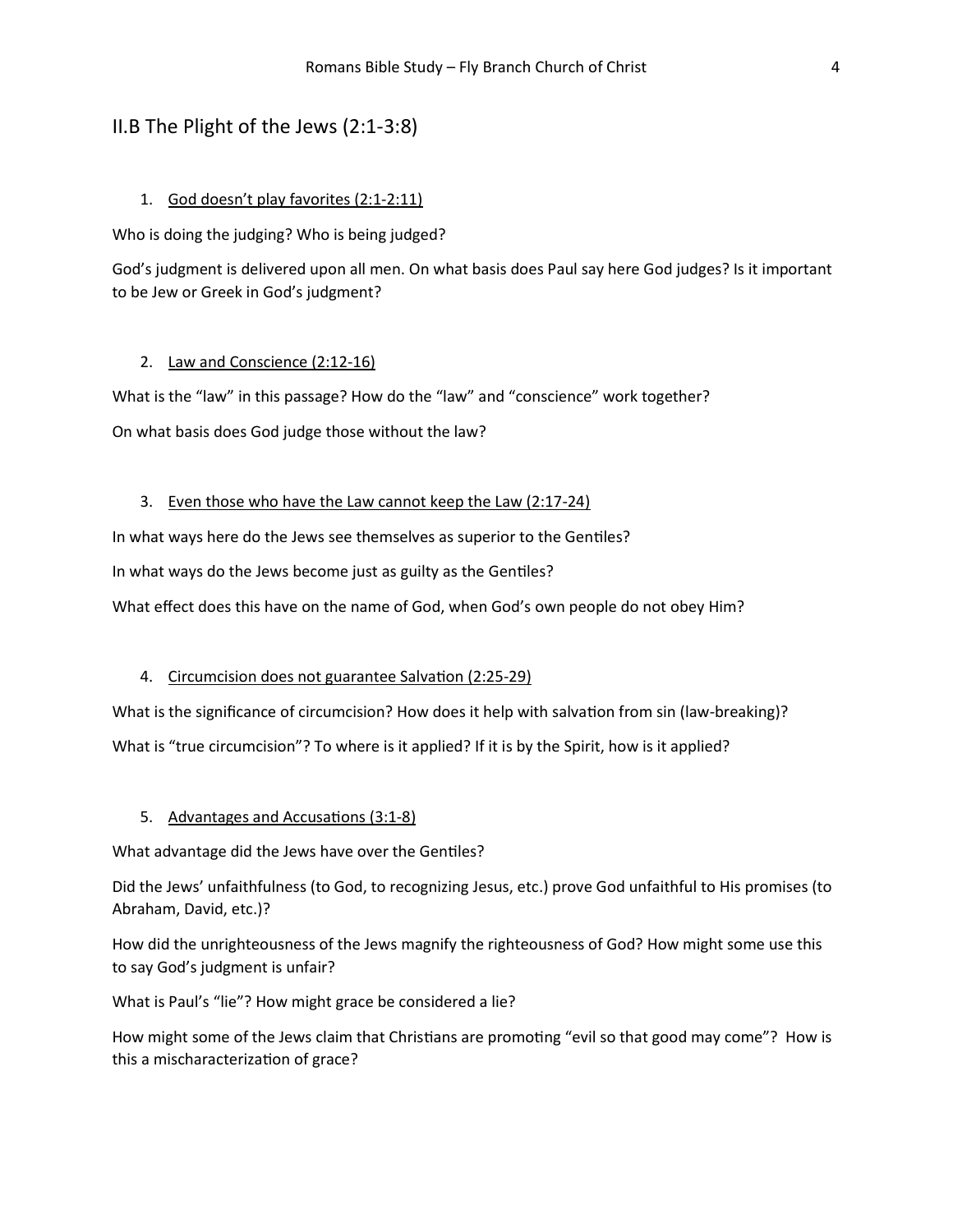## II.C. All Guilty Before God (3:9-20)

## 1. The plight of all men before God (9-10a)

Who are the "we" of vs. 9? In what way are these distinct from both Jews and Gentiles? In what way are "we" the same?

Both Jews and Gentiles are all under sin. Describe how each group is guilty.

The fact that these things have already been written down should tell you something about God. What is it?

## 2. The Old Testament speaks to man's universal sin (10b-18)

What passages does Paul apply to the problem of sin? Using your Bible's footnotes or concordance, complete the chart below. Then, reading the passage in its original context, what is the original subject of the passage?

| $3:10-12$ |  |
|-----------|--|
| 3:13      |  |
| 3:14      |  |
| $3:15-17$ |  |
| 3:18      |  |

How many different sources does Paul draw from to construct this text (Romans 3:10b-18)? What authors does he draw from? What one theme ties all of these texts together?

What does this tell you about Paul's understanding and purpose of the Old Testament for the Christian?

How do these passages prove his point in vs. 9?

3. The Relationship of Law and Sin (19-20)

In what way is "law" applicable to the whole world? Whose law applies to whom? Under law, how are men indicted, and subject to the judgment of God?

What is the relationship between law and sin? How is it then that no one can be justified before God by doing the works of law?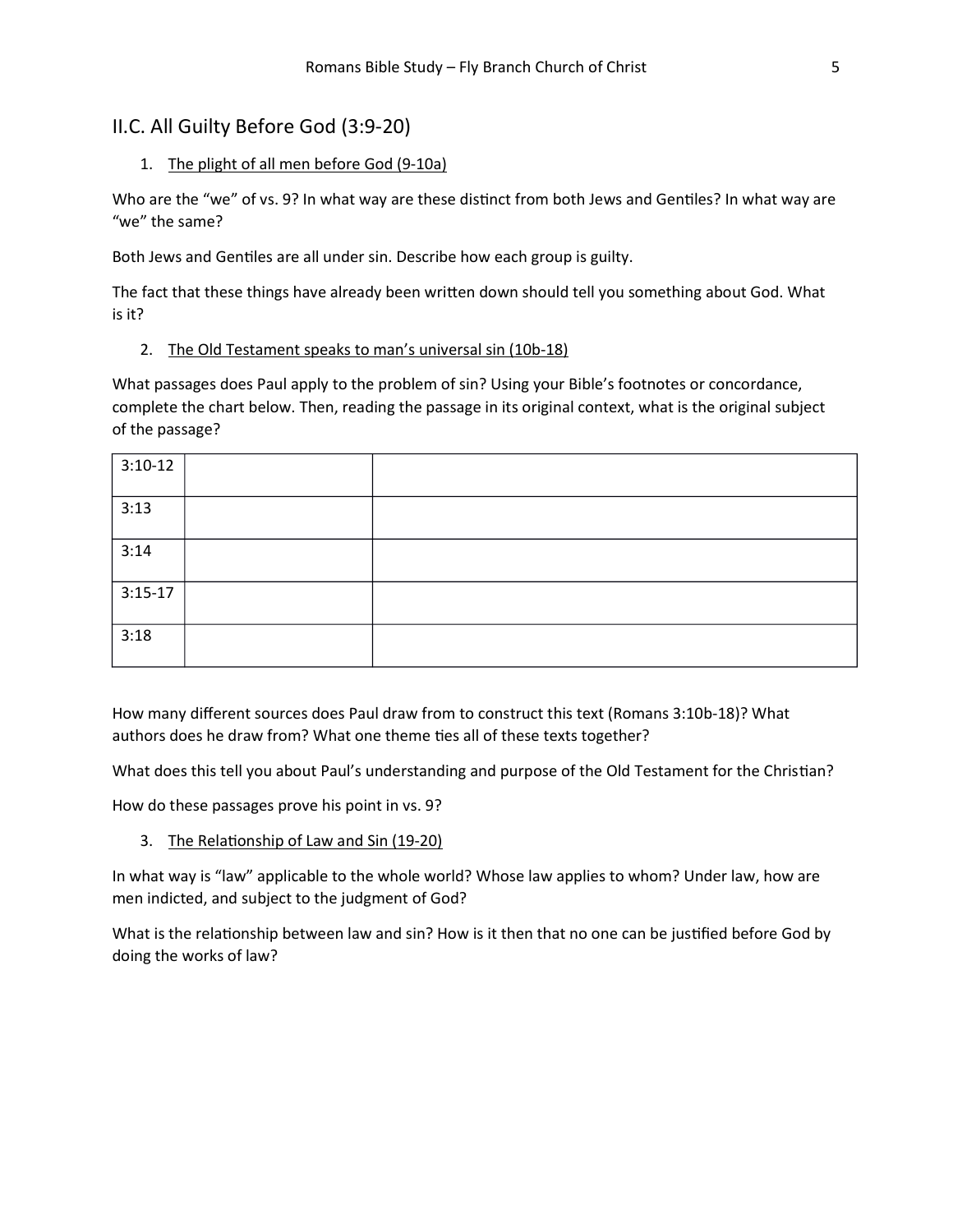III. Grace through Christ is the means to salvation from sin

#### A. The Revelation of God's Righteousness (3:21-31)

In 1:18, God's wrath was revealed. What was God's wrath? (See 1:24) In 2:2, God's judgment was revealed. What was God's judgment? (See 2:11) In 3:21, God's righteousness has been revealed. What is God's righteousness?

Romans 3:23, 24 summarize Paul's argument thus far. How do these verses explain the Christian position?

In Vss. 25 and 26, God makes two presentations of Jesus. What are they? And what do they mean?

In vs. 27, why is boasting excluded? What kind of law does Paul have in mind here?

Romans 3:28 encapsulates Paul's thinking here about faith and salvation, and may be the core of the entire book. How would you explain this verse?

In what way does faith uphold the law? (vs. 31)

B. The Testimony of Abraham (4:1-25)

How did Abraham receive righteousness? (vv. 1-3)

What is the relationship of faith to work?  $(4, 5)$ 

As David writes (Ps 32:1-2), how should a man respond whose sin has been forgiven and receives this righteousness? (6-8)

Was Abraham necessarily circumcised before he could be declared righteous? (9-12) How would Gentiles find hope in this?

In Genesis 12:1-3, God calls Abraham and promises him he would inherit the world. On what basis does Paul write here that this promise was made, by faith or by law? Why is this an important distinction? Why would law be a poor basis for this promise? (Covenant) (13-15)

How might Gentiles consider Abraham to be their father? In what ways do promises made to Abraham apply also to Gentiles? (16-17)

In vss 18-22, Paul is referring what Old Testament story? How does Paul see this story as evidence of Abraham's faith?

In vss 23-25, Paul compares Abraham's story with ours. How are the two similar?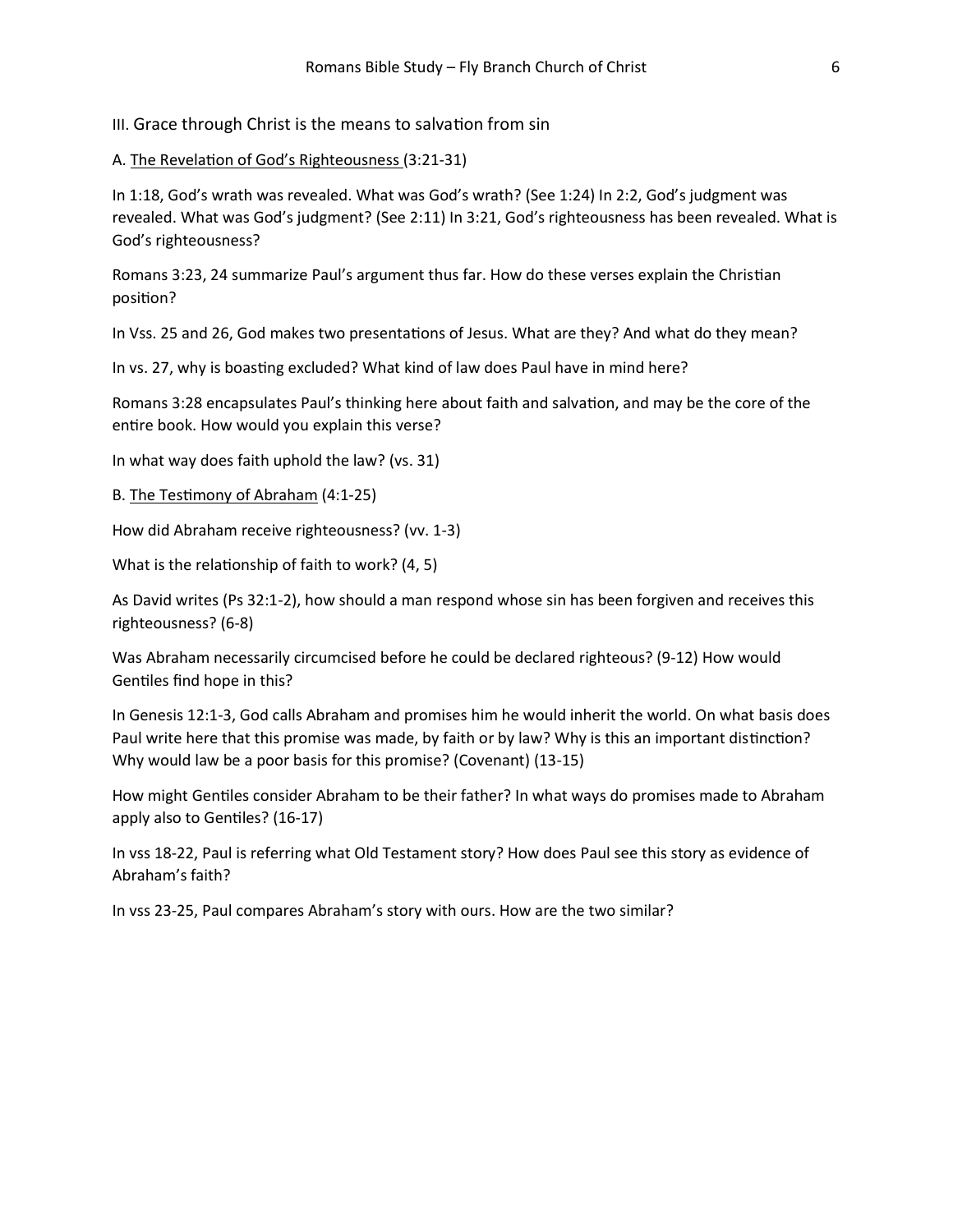C. Grace through Christ is the means to salvation from sin 5:1-21

1. Three Gifts of Faith 5:1-5

In these first five verses, what three gifts are granted to us by faith?

What is "peace with God"? How does Paul explain where this peace comes from?

Though it is only mentioned here, how might we consider "this grace in which we stand"? What does it mean to "stand" in grace? (See 1 Cor. 15:1)

Paul describes a process to achieve "hope". What is this process? How does each produce the next? How might this process be identical to Christian maturity?

- 1. \_\_\_\_\_\_\_\_\_\_\_\_\_\_\_\_\_\_\_
- 2. \_\_\_\_\_\_\_\_\_\_\_\_\_\_\_\_\_\_\_
- 3. \_\_\_\_\_\_\_\_\_\_\_\_\_\_\_\_\_\_\_
- 4. \_\_\_\_\_\_\_\_\_\_\_\_\_\_\_\_\_\_\_

How does the "hope of the glory of God" equal the "hope does not disappoint"?

## 2. Three Gifts of Christ's Sacrifice 5:6-11

What point do you see Paul making in vss. 6-9? Why is the fact that Jesus died for sinners such a great sacrifice? How does this prove the love of God? Why is it so important to believe that Jesus is the Son of God on this point? (Check your Christology)

Paul uses three terms in vss. 9-11 that build upon each other and describe our new relationship with God. What are they?

1. \_\_\_\_\_\_\_\_\_\_\_\_\_\_\_\_\_\_\_\_ 2. \_\_\_\_\_\_\_\_\_\_\_\_\_\_\_\_\_\_\_\_

3. \_\_\_\_\_\_\_\_\_\_\_\_\_\_\_\_\_\_\_\_

3. The Entry of Sin and Death Into the World 5:12-14

An important point for Young Earth Creationists is made by vs. 12, that death entered the world through the sin of Adam. The assumption here is that all death, including animal and possibly plant death is included here (implying that the earth existed as a vegetarian paradise before this). Is this a valid assumption to make, esp. in light of Gen 6:7? Why or why not?

The Bible speaks of different kinds of death (physical death, spiritual death, the second death) Is this death of these or something else? Is this the same death God predicts in Gen. 2:17?

How can we reconcile vs. 13 with Genesis 6:5?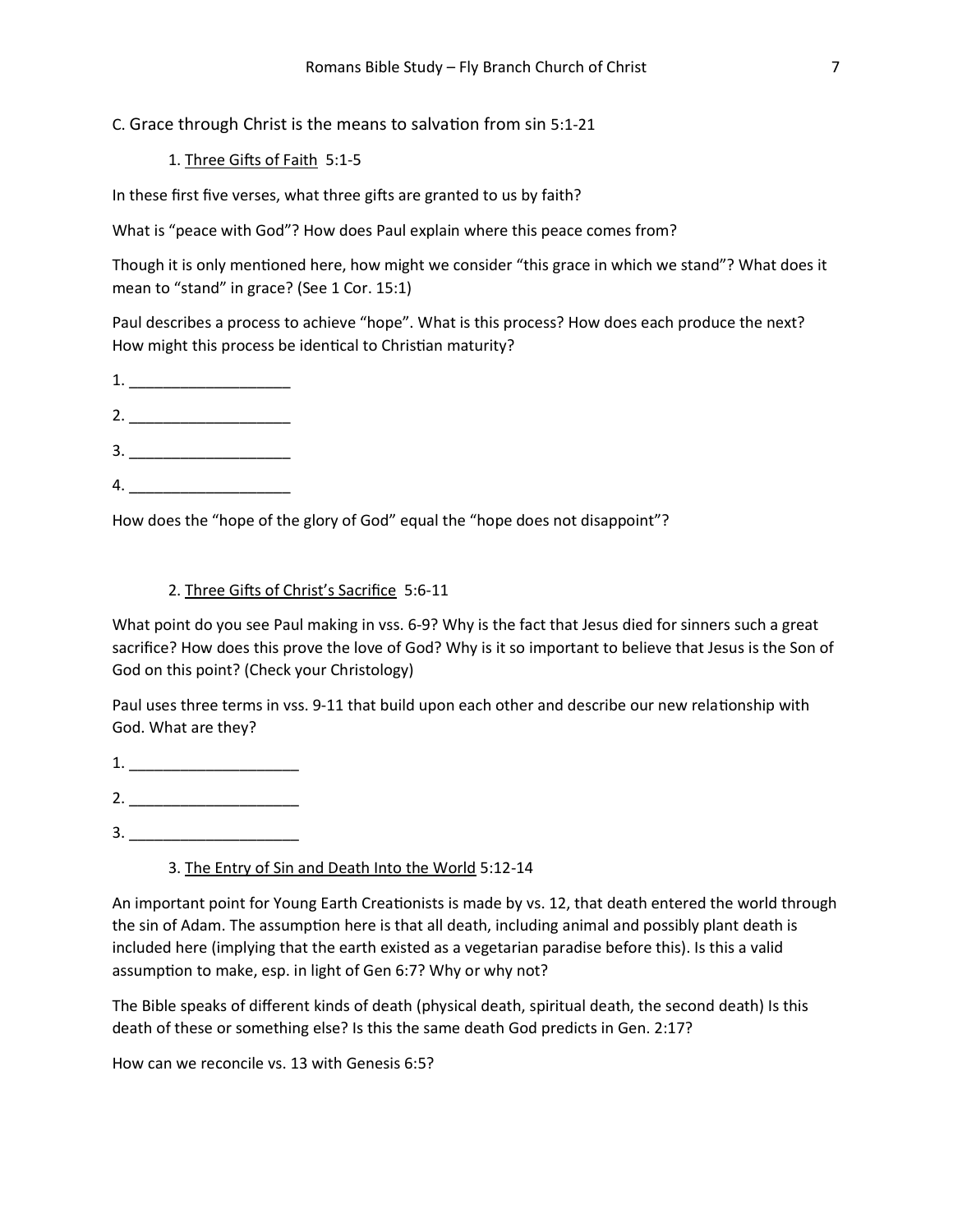How might death be considered a ruler until Moses? What happened with Moses that changed death's claim over men?

#### 4. Prototype and Antetype: Adam and Jesus 5:15-21

Paul contrasts three aspects of the trespass (of Adam) and the gift (through Jesus Christ). He has already established that all have sinned (3:23), therefore all are guilty. But now he is contrasting our "inheritance" through Adam with what Jesus offers through faith.

|     | The Trespass Through Adam | The Gift Through Christ |
|-----|---------------------------|-------------------------|
| Vs. |                           |                         |
| 15  |                           |                         |
| Vs. |                           |                         |
| 16  |                           |                         |
| Vs. |                           |                         |
| 17  |                           |                         |
| Vs. |                           |                         |
| 18  |                           |                         |
| Vs. |                           |                         |
| 19  |                           |                         |
| Vs. |                           |                         |
| 21  |                           |                         |

In this text, how important is it that Adam is a real, actual, historical person, and not a mythological story about man's origins?

In verse 20, Paul makes a comment about the insertion of the Law into the economy of Sin. How did the Law affect sin, and what was the result? How does grace (vs. 21) result in eternal life?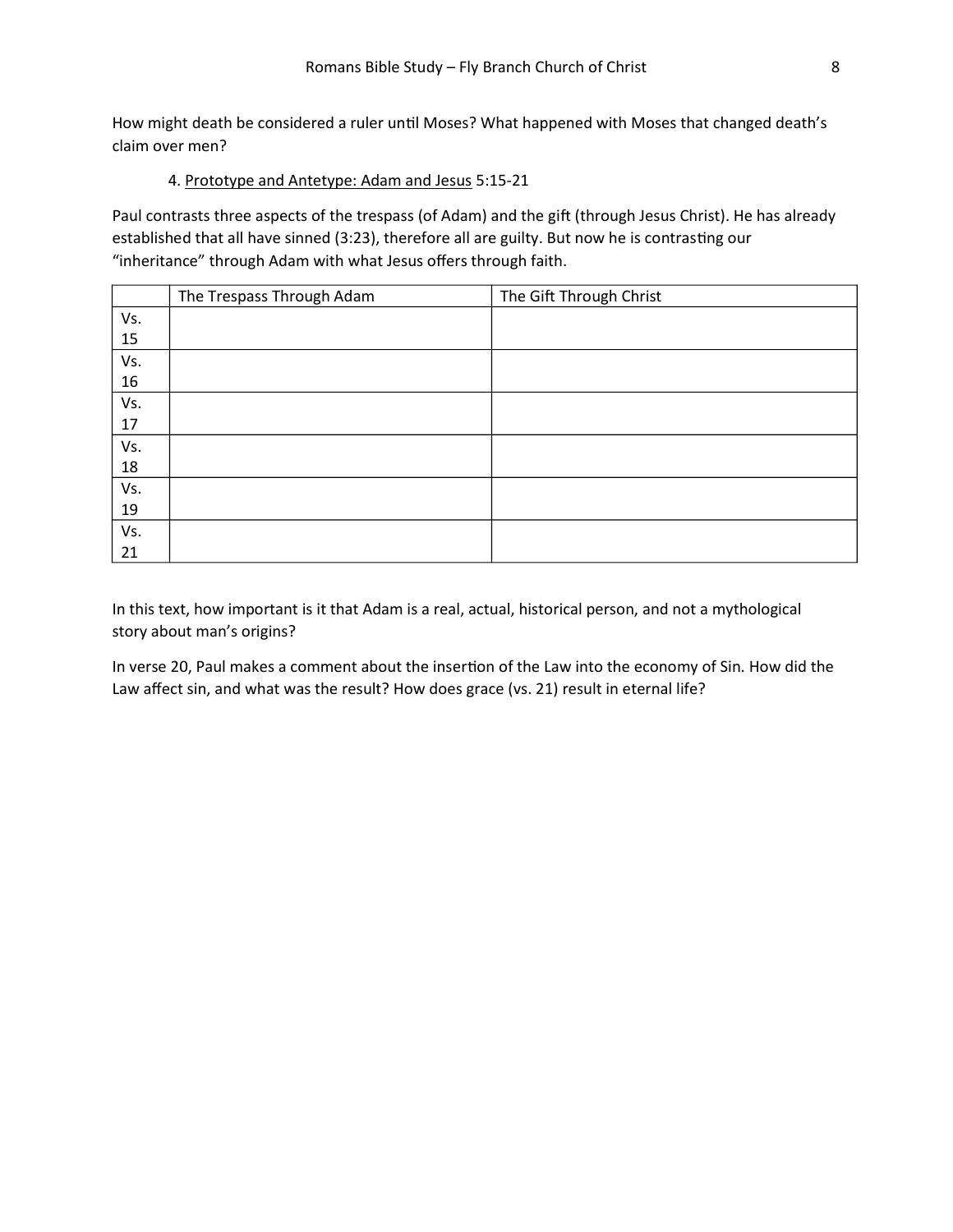IV. Grace gives us victory over sin (6:1-8:39)

A. Is Grace a license to Sin? (1-14)

## License to Sin (1,2)

What behavior or activity do you suppose lies behind vss. 1, 2? Why would Christians come to believe that the grace of God allow them to commit sin? What primary reason does Paul give here why Christians should no longer sin?

## Dead to Sin, Alive to God (3-14)

Christian Baptism is a recreation of what two events in Jesus life? What kinds of baptism exist among the churches? Which of these best illustrates Christ's death (burial) and resurrection?

Paul intentionally sets two stories alongside each other in this passage, Christ's story, and your story. Make note of the following:

| Christ's Story - The Gospel              | Your Story - Relationship to Sin |
|------------------------------------------|----------------------------------|
| Christ was buried                        |                                  |
| Christ was crucified                     |                                  |
| Christ was raised from the dead          |                                  |
| Having been raised from death, no longer |                                  |
| dies                                     |                                  |
| He lives to God                          |                                  |

When vs. 8 talks about death, what is dying? How does this change our relationship to sin? When Paul speaks of our resurrection, is he speaking of our "resurrection" from the baptistery, or from the grave? How might your life in Christ be considered resurrection living?

In vss 12-14, Paul makes a distinct connection between our spirit and our body. Some might be tempted to say that their spirit is saved, but their body is irrelevant. That's not what he's saying here. How is it important that we should keep from sin, and the members of our body from sin as Christians? Can a Christian afford to allow one part of his body, or one part of his life, to continue to sin?

B. Should We sin since we are not under law? (6:15-7:6)

1. Sin and Slavery (6:15-23)

In vs. 15, another argument is put forward: Shouldn't grace be considered a license to sin, since we no longer live under the law? Again, Paul says no! How might one conclude that grace is such a license?

Consider again a side by side comparison: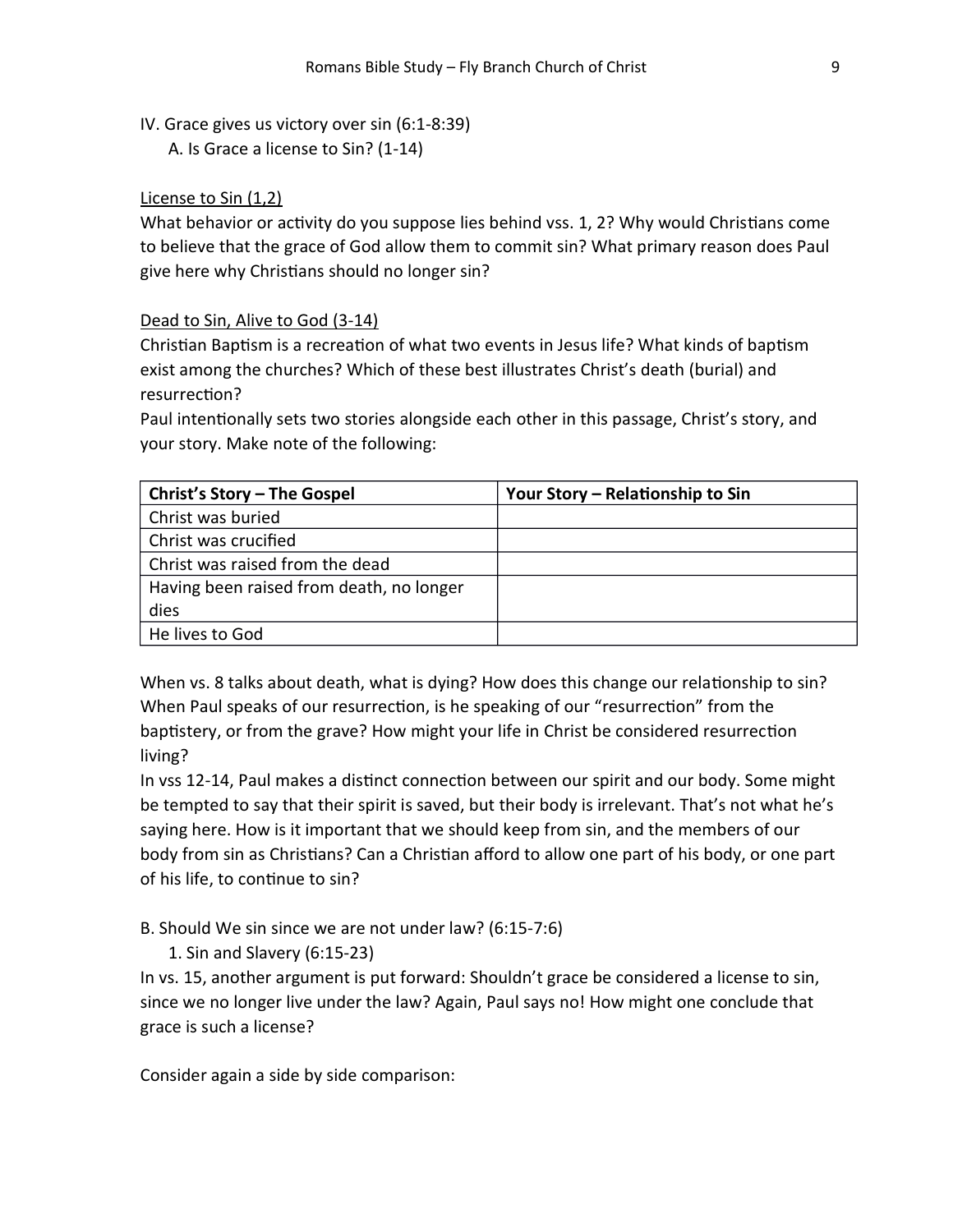|                     | Slaves to Sin | Slaves to God |
|---------------------|---------------|---------------|
| The result of this  |               |               |
| slavery (vs. 16)    |               |               |
| Because of the      |               |               |
| Gospel, I have      |               |               |
| been (vs. 17-18)    |               |               |
| Offering your       |               |               |
| parts results in    |               |               |
| (vs. 19)            |               |               |
| The fruit of this   |               |               |
| slavery is (vs. 20- |               |               |
| 22)                 |               |               |
| What you            |               |               |
| receive in the      |               |               |
| end (vs. 23)        |               |               |

What we should note here is that everyone is a slave to something, but our free-will is our decision to whom we are enslaved. When Adam and Eve threw off the shackles of God's commandment, to whom did they become enslaved?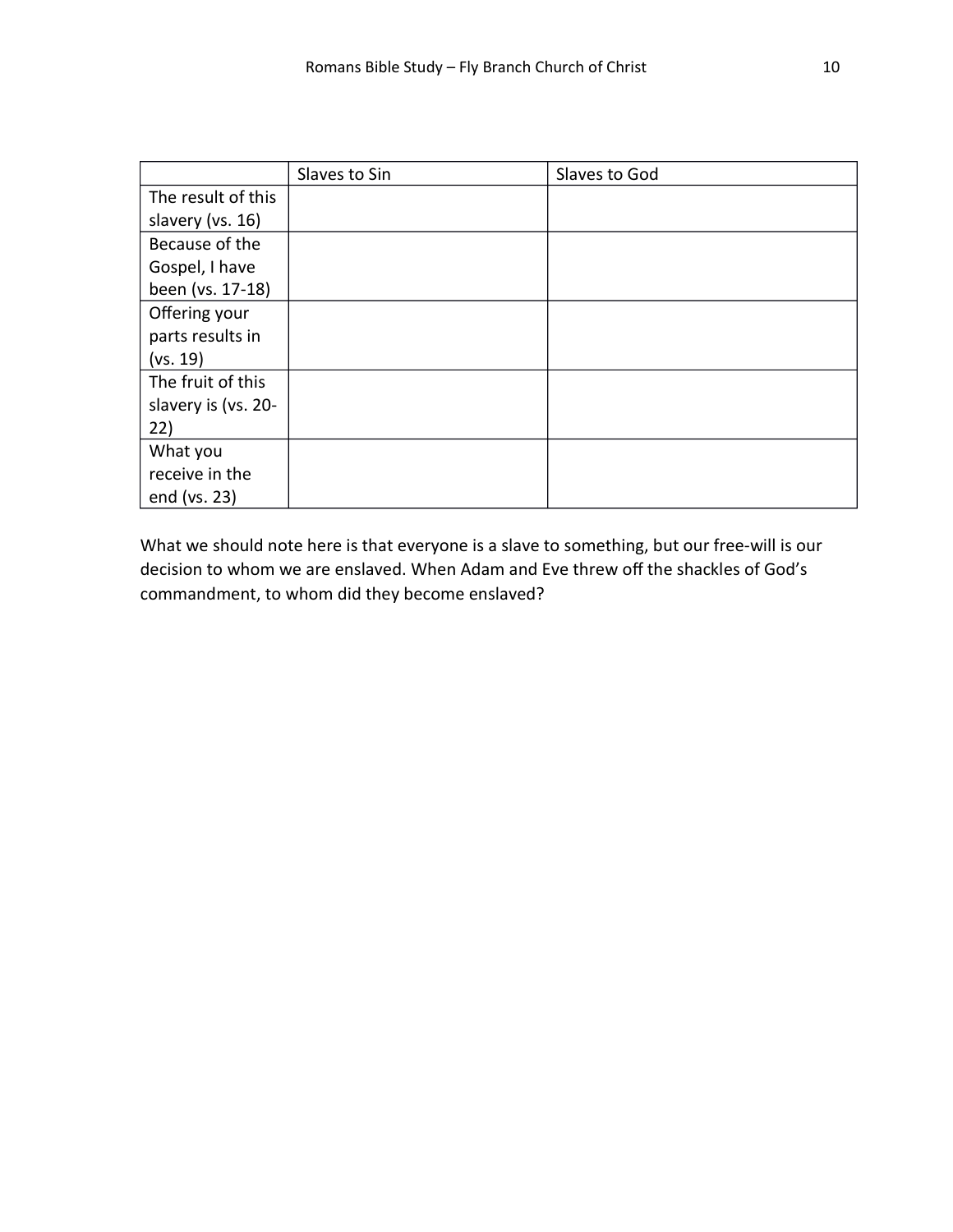## 2. The Argument from Marriage (7:1-6)

In Romans 7:1-3, what institution is Paul using for reference?

What laws apply to marriage? (Matthew 19:4-9)

How long are these laws in effect? (Matthew 22:29-30)

Why do these laws expire at death?

How does Christian faith affect the institution of marriage? How is it that the spiritually dead and spiritually alive can stay together? (1 Cor 7:10-16)

In Romans 7:4-6, he applies this argument to the Christian life. As Christians, we have been put to death (through the cross) and alive to God. How does Paul contrast the old way with the new way?

a. (4) Before we belonged to example to but now we belong to

b. (4-5) Before we bore fruit for \_\_\_\_\_\_\_\_\_\_\_\_\_ but now be bear fruit for \_\_\_\_\_\_\_\_\_\_\_

c. (5-6) Before sinful operated through the but now we are released from the since we died to what held us

c. (6) Before we served in the letter of the but now by the new way of the

C. Is the Law Sin? (7:7-12)

\_\_\_\_\_\_\_\_\_\_\_

How does a Christian know what sin is?

Why is "thou shalt not covet" a good illustration for this?

In vs. 9, Paul describes a period of his life before he knew sin. When do you think this might be? How might this be true for everyone?

How is sin "dead" apart from the law, and made alive through the law? Sin commits three acts in vs. 11. What are they?

If the Law is holy, just, and good, what does this tell us about its author? If the Law is capable of producing such sin, why would God give us the Law?

D. Did what is Good cause my death? (7:13-25)

Paul puts forth this argument, that law reveals sin, sin leads to death, and all of us sin, therefore all us die. Do we lay the blame for this at God's feet, or somewhere else? Wouldn't we be better off living in ignorance?

The Law reveals the work of sin in the flesh. So where does sin come from? Why do people sin? (See Mark 7:20-23)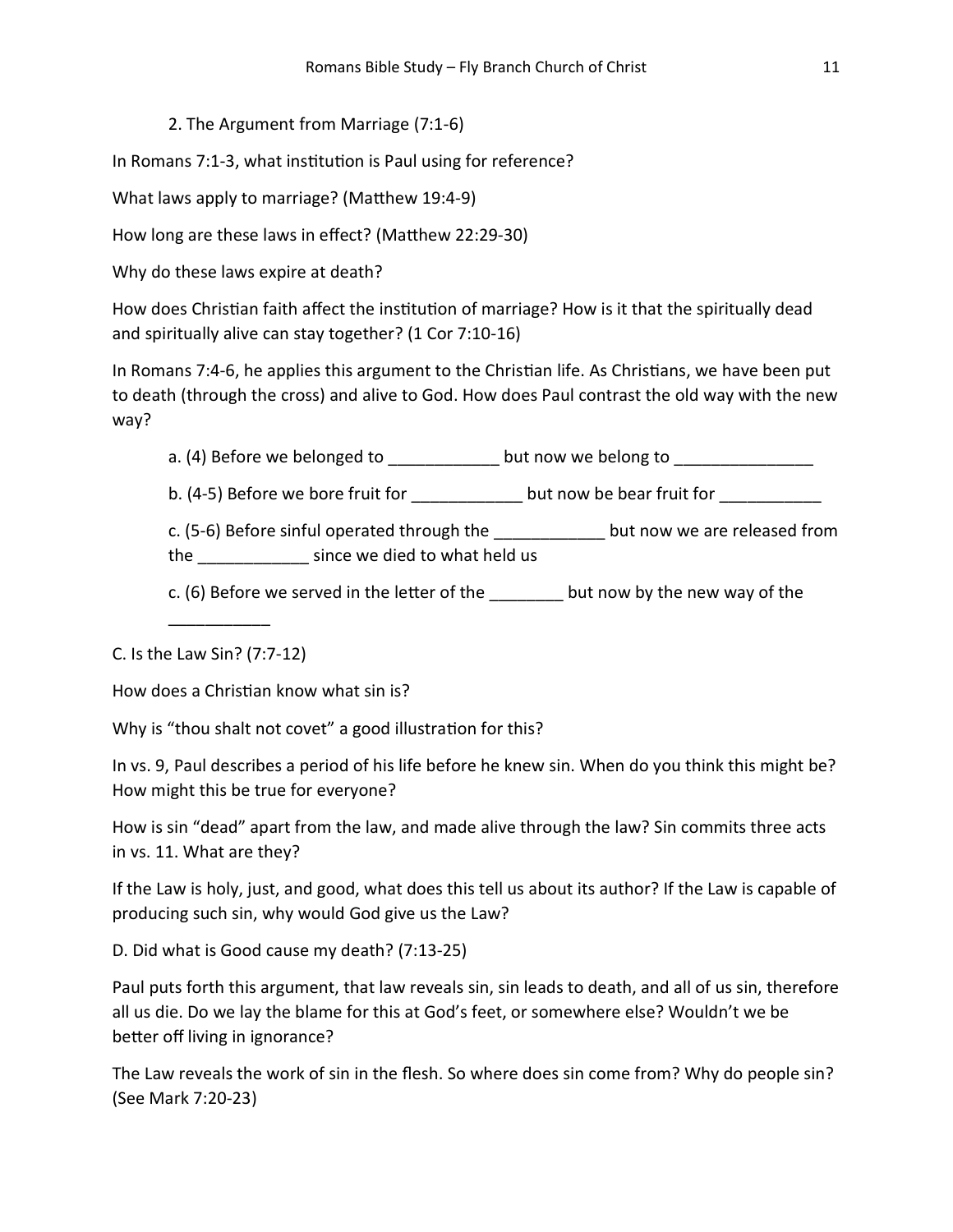Paul sets up a model of the human being with the verses that follow, and the spheres of influence of the law, and the newness of the Spirit. Understanding this can go a long way to understand why Christians still sin, and understand that Christians are what Paul has in mind here, regenerated Christians made alive in the Spirit.

The sphere of the Flesh (NIV: "sinful nature")

How does sin work in the flesh? How is it that sin still has a home in the flesh? (vs. 17)

- o The flesh has been sold to sin's power (14)? How did this happen?
- o Evil is with me (21), a constant presence. How can we escape?
- o I do what I hate? (15) Why would I keep doing this?
- o Law of sin taking me prisoner (23)? How can I be taken prisoner again?
- o Do we cede authority of the flesh over to sin then?

The sphere of the Inner Man (soul, mind)

- o Delightfully agrees with God's law (22)
- o A slave to law of God (24)
- o Desire to do what is good (18)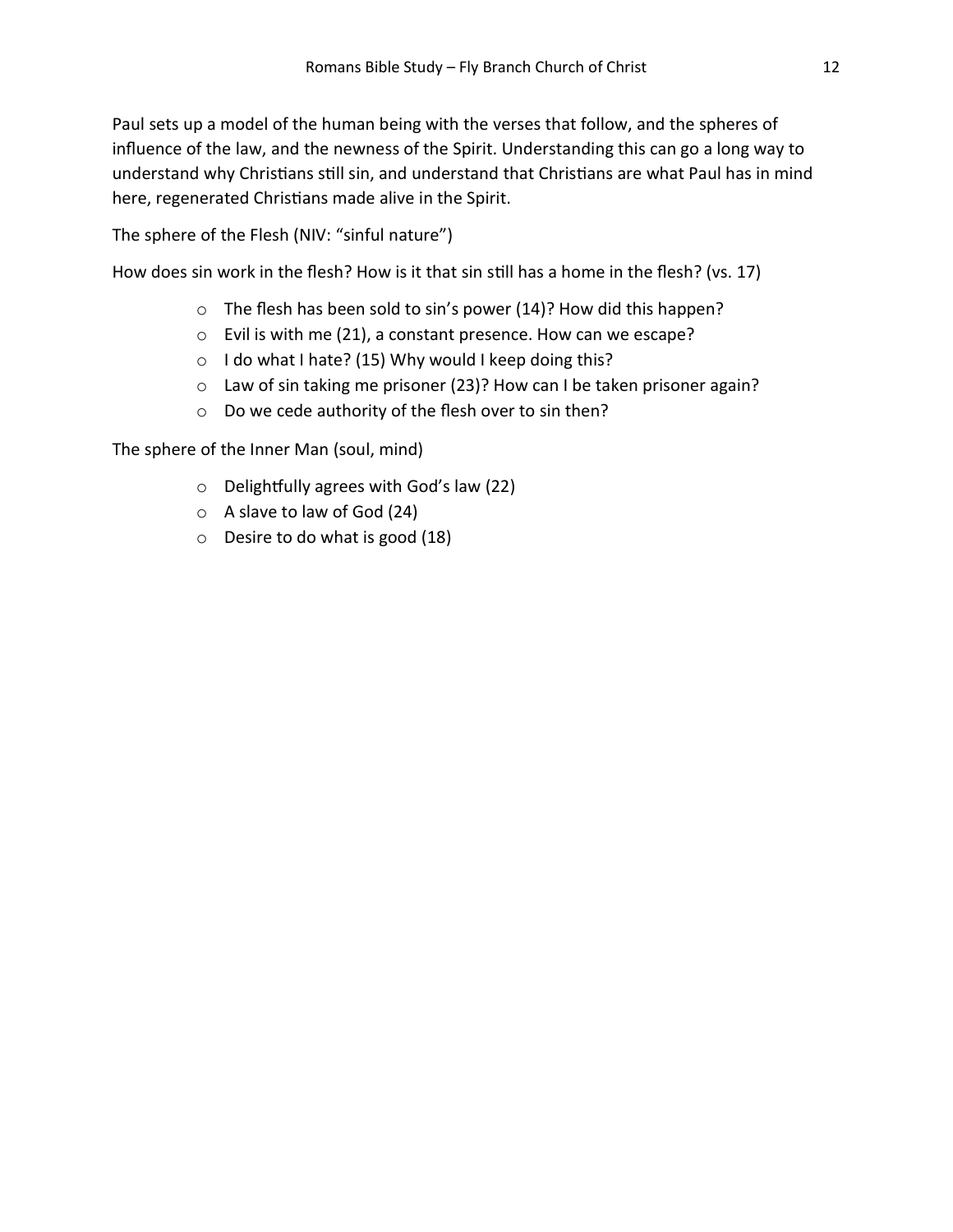D. The Law of Death and the Spirit of Life (8:1-39)

1. Salvation from the Law through Christ (1-4)

What condemnation did we face without Christ? What is the law of sin and death?

How did Christ's work negate the law of sin and death?

How does his work benefit us?

2. The mindset of flesh and spirit (5-8)

How does the mind set on the flesh differ from the mind set on the Spirit?

Why can't the flesh please God?

3. The relationship between the flesh and the Spirit in the Christian (9-13)

If a person does not have the Spirit of Christ, who do they belong to? How does one receive the Spirit of Christ?

What happens to the body when Christ is in you? How will we then live?

What will happen to our mortal bodies? Does this happen while we live on earth, or in the resurrection, or both?

How might we "put to death the deeds of the body"?

4. The Children of God (14-23)

What is the difference between being a slave and being a child?

Paul seems to say that if we are co-heirs with Christ, we are also co-sufferers with Him. How do you see this at work in your faith?

How will creation be set free from the bondage of corruption? If it is groaning with labor pains, what should we expect?

5. The Blessed Hope (24-30)

What is the hope of vss 24-25?

We often quote vs 26 as a way to explain the Spirit's work in prayer. How is it affected in this context?

Again, vs 28 is often quoted in a similar way. How does this verse speak in this context?

Who are the one whom God foreknew? When did He know them? What is the meaning of foreknew and predestined? Who are the ones who are justified?

6. The InexhausƟble Love of God! (31-39)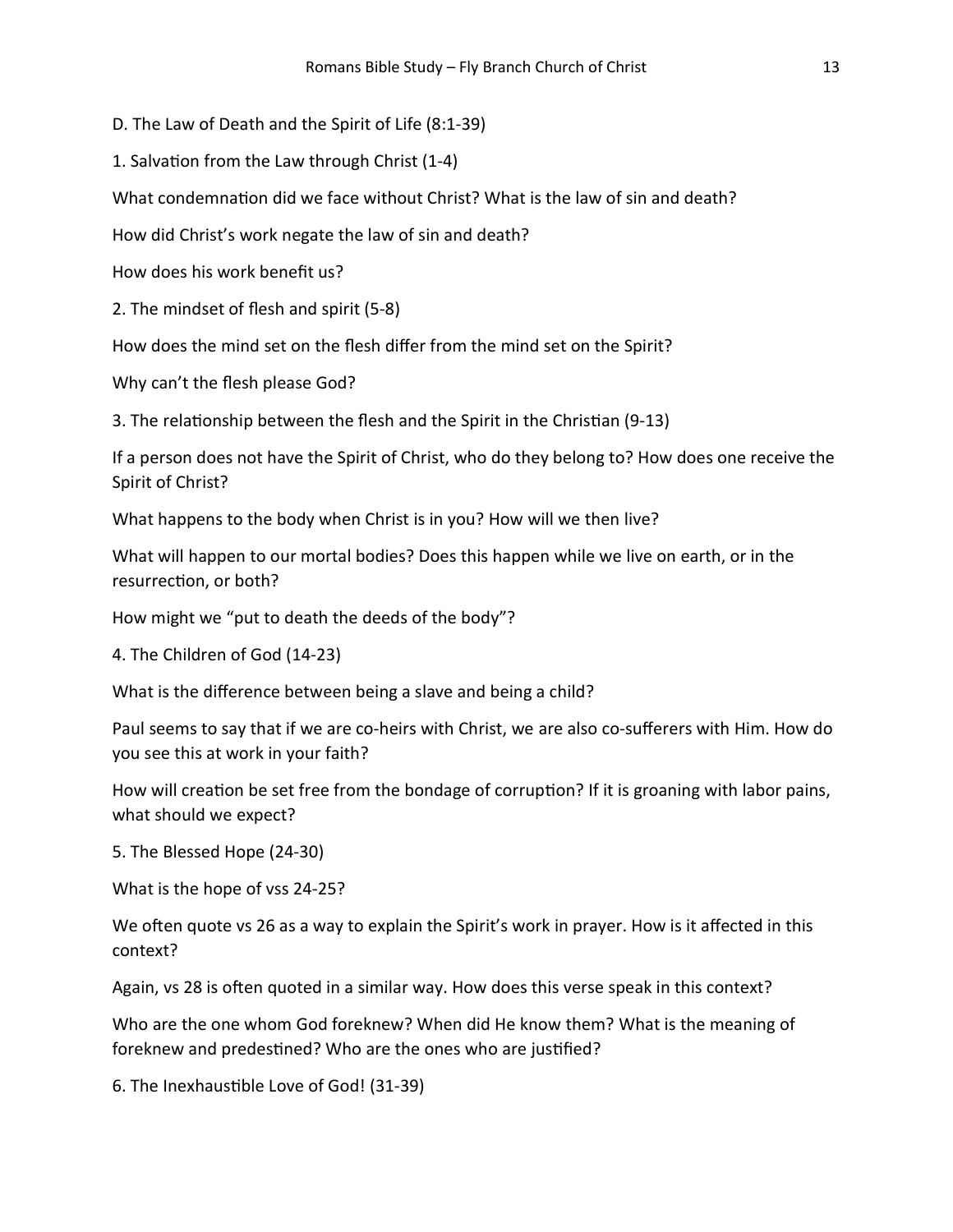How is it that all believers benefit when Christ is the One who suffered?

Who are the elect of God? What does this mean?

Who intercedes for the believer? Why is this intercession necessary?

On what occasions would Paul's list in vs 35 be a threat? Are Christians in danger of being slaughtered? How is this possible? How should we respond?

What victory is Paul referring to in vs. 37?

How is it that any of these things listed in vss 38-39 would be a threat of separation? Why are they powerless to do so?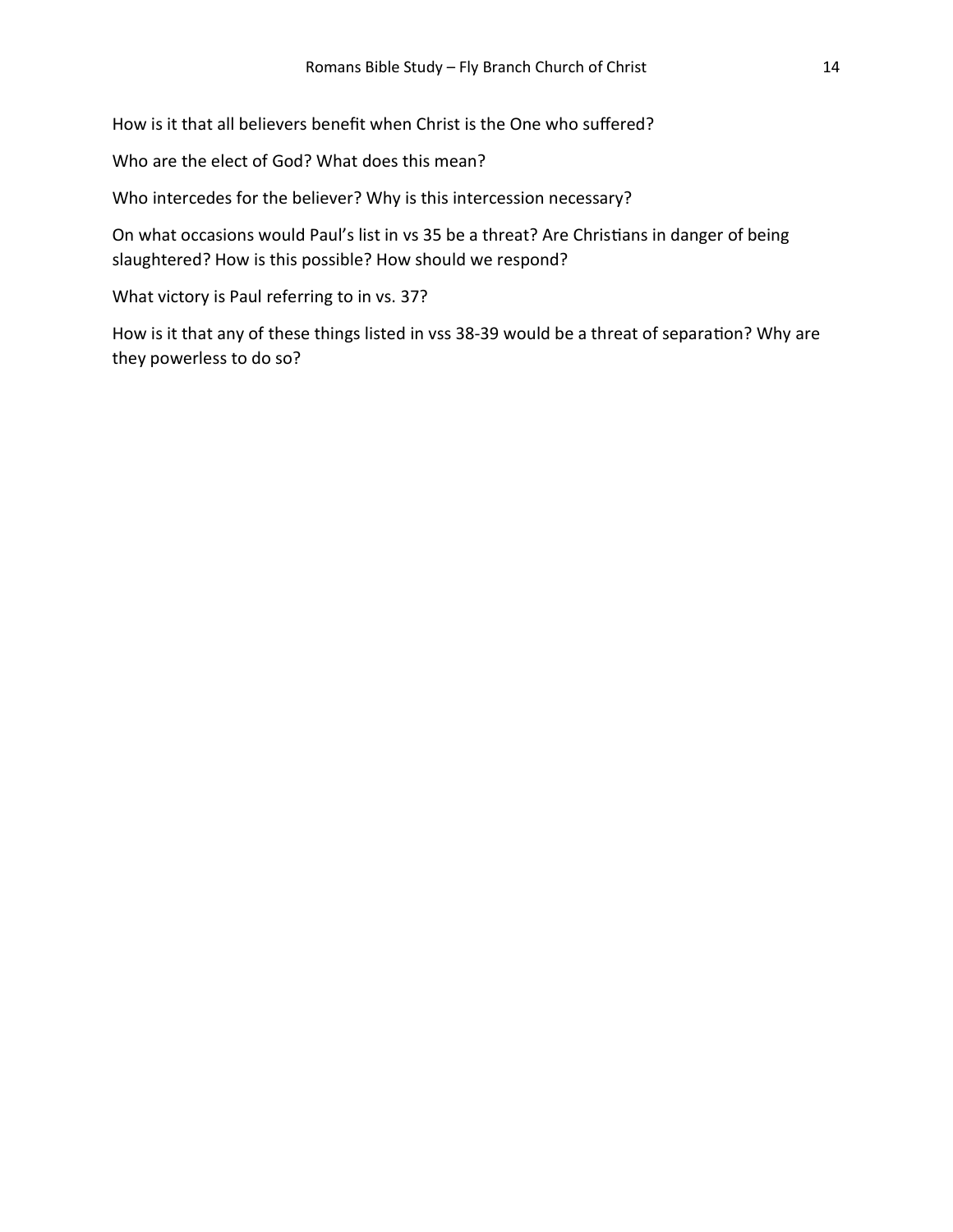## Israel's Role in Salvation history  $(9 - 11)$

The Descendants of Abraham

- 9:1-5 Paul's Prayer for Israel
	- o How is Paul conscious of the inspiration of the Holy Spirit in vs. 1?
	- o What is Paul grieving in vss. 2 and 3?
	- o What advantages does Paul list for the Israelites?
		- \_\_\_\_\_\_\_\_\_\_\_\_\_\_\_\_\_\_\_\_\_\_
		- \_\_\_\_\_\_\_\_\_\_\_\_\_\_\_\_\_\_\_\_\_\_
		- $\overline{\phantom{a}}$  , where  $\overline{\phantom{a}}$  , where  $\overline{\phantom{a}}$  , where  $\overline{\phantom{a}}$  , where  $\overline{\phantom{a}}$
		- $\blacksquare$ \_\_\_\_\_\_\_\_\_\_\_\_\_\_\_\_\_\_\_\_\_\_
		- \_\_\_\_\_\_\_\_\_\_\_\_\_\_\_\_\_\_\_\_\_\_
		- \_\_\_\_\_\_\_\_\_\_\_\_\_\_\_\_\_\_\_\_\_\_ \_\_\_\_\_\_\_\_\_\_\_\_\_\_\_\_\_\_\_\_\_\_
- 9:6-13 God's Promises to Abraham
	- o Who then are Abraham's children? How are they reckoned?
	- o What was God's promise to Abraham? To Isaac?
	- $\circ$  On what basis was this promise made to Rebekah, through works, or through election? What does this mean?

## Seven Questions

- 9:14-18 Is there injustice with God?
	- o Paul justifies God using what Old Testament text?
	- o What is the "it" of vs. 16?
	- $\circ$  Using Pharoah as an illustration, what point is Paul making in vs. 18? How does this affect the free will each of us possesses?
- 9:19-29 Why then does He still find fault? For who can resist His will?
	- $\circ$  What is this question trying to ask? Put this question in your own words.
	- $\circ$  What does the illustration of potter and clay show us? (See Job 42:1-6)
	- o Who or what might be the "objects of wrath" in vs. 22?
	- o Who or what might be the "objects of mercy" in vs. 23?
	- $\circ$  How does Hosea help us answer this question (Hosea 2:23)?
	- o Who might be Isaiah's remnant? (From Isaiah 10:22-23; 28:22) And Isaiah's seed? (From Isaiah 1:9)
- 9:30-33 Why couldn't Israel receive righteousness for pursuing the law?
	- o How does one receive righteousness, through faith or law?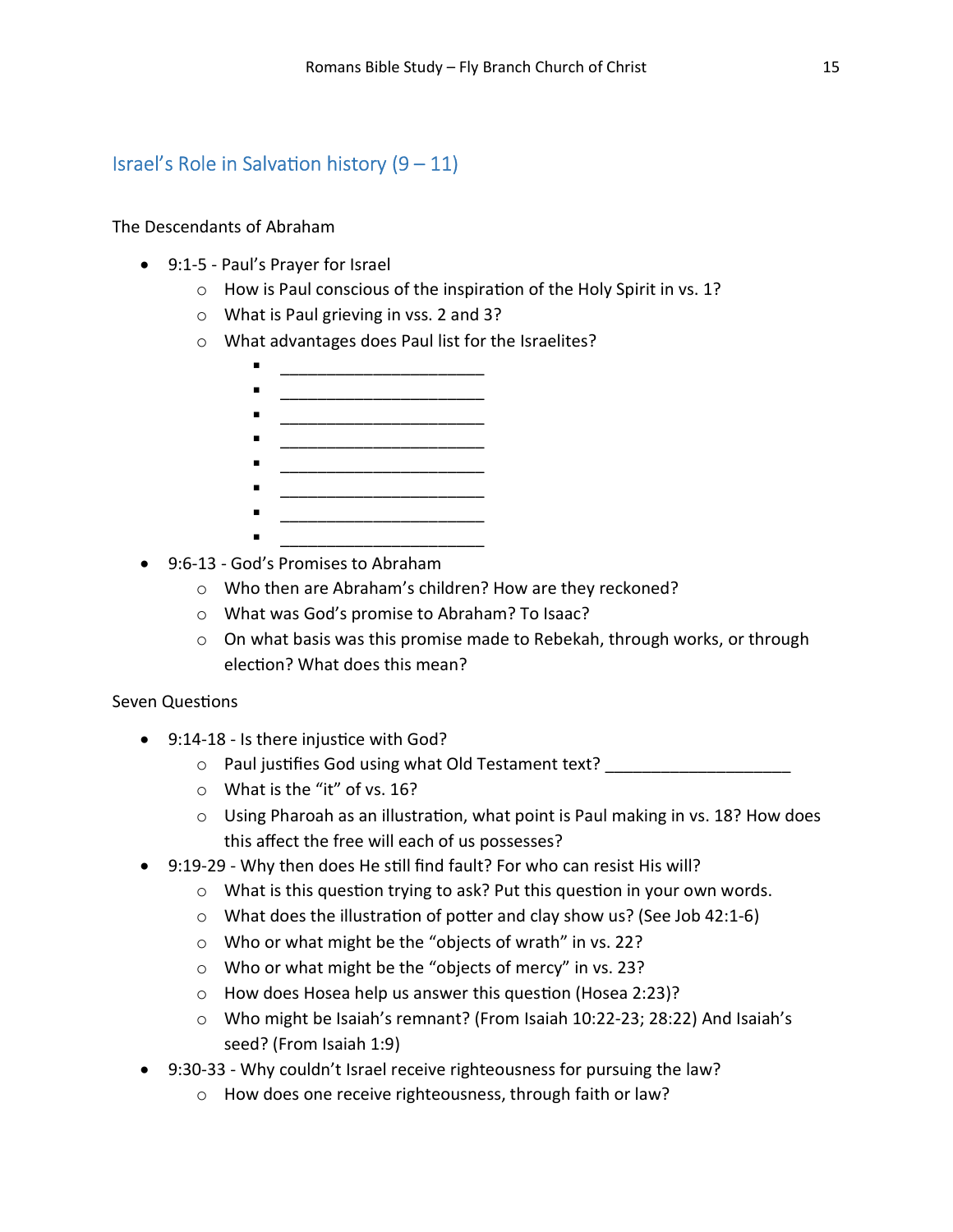- o Why couldn't the Israelites receive righteousness? (vs. 32)
- o Israel Tried to Be Righteous Through the Law (10:1-8a)

#### Why isn't Israel saved?

In Deuteronomy 30:11-16, Moses reiterates to the nation of Israel that God's commands are not too hard to follow, nor require extra effort to find out. How does Paul use this to teach the "righteousness that comes by faith"?

o Righteousness Comes by Faith in the Gospel (10:8b-15)

In vss 9 and 10, Paul presents an abbreviated plan of salvation. Why do you think this is? What elements of salvation does he stress here, and how is that relevant to his subject of Israel's salvation?

In Isaiah 28:15, God pronounces that He will lay the chief cornerstone. How does this abolish the distinction between Jews and Greeks?

Paul further applies Joel 2:32 by saying that all who call the name of the Lord will be saved. Note the context of Joel 2:31-32. At what time will this take place?

Note Isaiah 52:7 and its surrounding verses. Now apply that idea to Paul's assertion presented here in vss 14-15. Why doesn't Israel believe the gospel message?

10:16-21 - Did Israel Hear?

Paul echoes Isaiah's frustration of Isaiah 53:1. Why didn't Israel obey the gospel message?

Did Israel hear the gospel message? What does Psalm 19:4 say about this?

Did Israel hear the gospel, but fail to understand it? Again, Scripture answers this question in Deuteronomy 32:21. How are we to understand this?

So the gospel went out and some heard, and others did not. We turn to Isaiah 65:1-2 to discover who these two groups are. Who are they?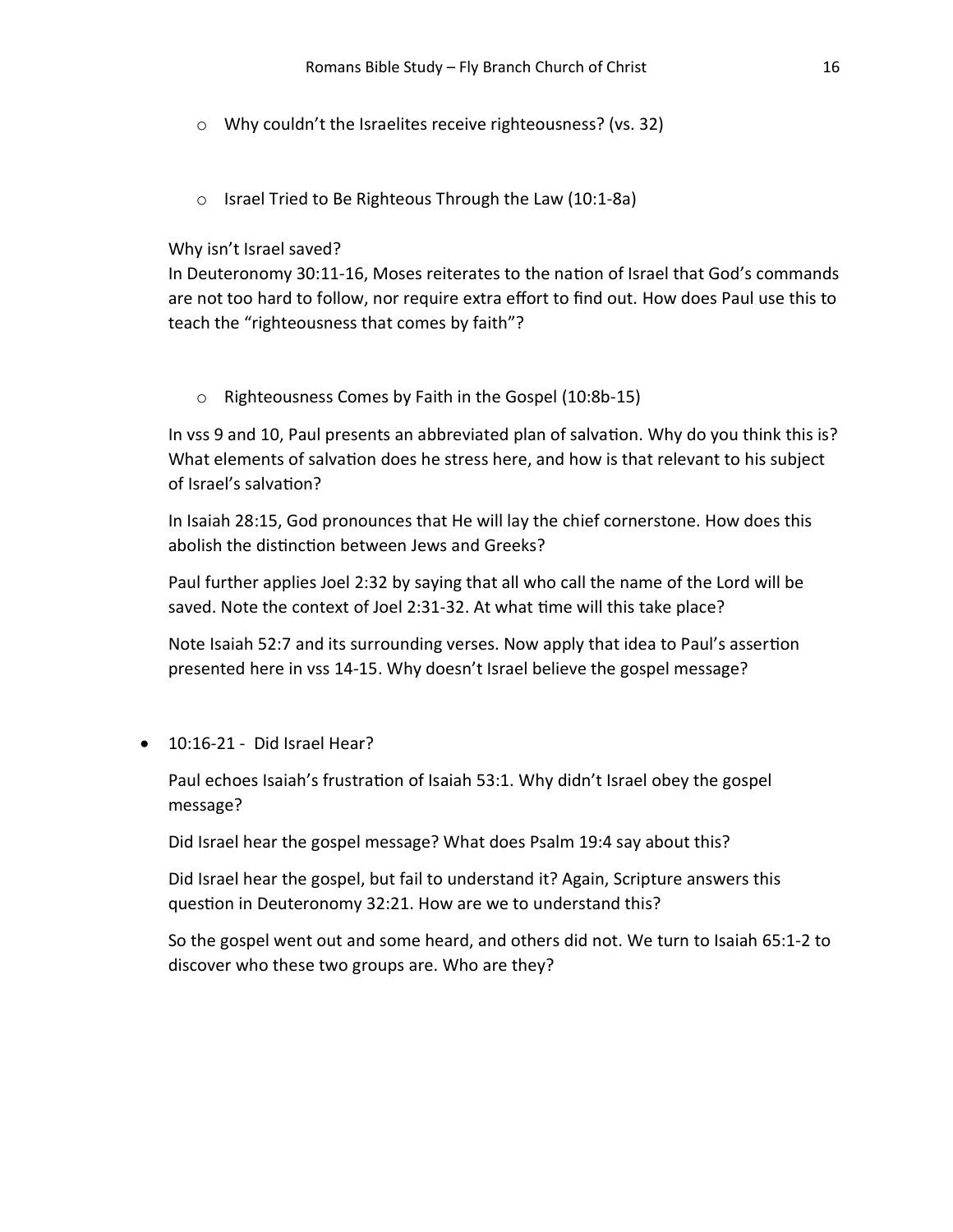- $\bullet$  11:1-10 Has God rejected His people?
	- o How does Paul's pedigree help his argument here?
	- $\circ$  Using Elijah's situation (1 Kings 19:1-18) as an illustration, what does Paul say about Israel and the elect ("those whom He foreknew")?
	- $\circ$  These "elect" Paul says are saved by grace, not by works. How do people receive grace?
	- o How does Paul draw a difference between those were "elect" and those who were "hardened"?
	- $\circ$  What passage does Paul reference in verse 8? (Note that Paul is more specific with his reference in vss. 9, 10)
- 11:11-12 Have they stumbled so as to fall?
	- o Israel's "stumbling" has provided what opportunities for everyone else?
	- o What is Paul's hope for the people of Israel?
- 11:13-24 To the Gentiles: The illustration of the Olive Tree
	- o What was Paul's plan to bring his own people to faith in Christ?
	- $\circ$  Who are the first fruits vs. the whole batch? The root vs. the branches?
	- $\circ$  How are Gentiles to regard the roots? The broken branches? How does this motivate Gentiles?
	- $\circ$  What keeps the broken branches from being grafted back in again?
- 11:25-26 Hardening and Salvation to Israel
	- $\circ$  What is the mystery? How long is this mystery to be in place? What is this "partial hardening"?
	- o Who is "all Israel"? Who is the "Liberator" in vs. 26? Which covenant is he referring to in vs. 27? (See MaƩ 1:21; 26:28)
	- $\circ$  As far as the gospel is concerned, the Jews are still enemies for the good of the Gentiles. In what way are the Jews the "elect" here? (See Rom 3:1-2)
	- $\circ$  Paul contrasts the former disobedience of the Gentiles with the present disobedience of the Jews, all of this for the purpose of God's mercy. Since all are disobedient, in what way does God show His mercy?
	- $\circ$  Vss. 33-36 form a hymn of praise and gratitude for the truths of the preceding section. What things do you notice are emphasized as reasons to praise God? How does this reflect on the previous content?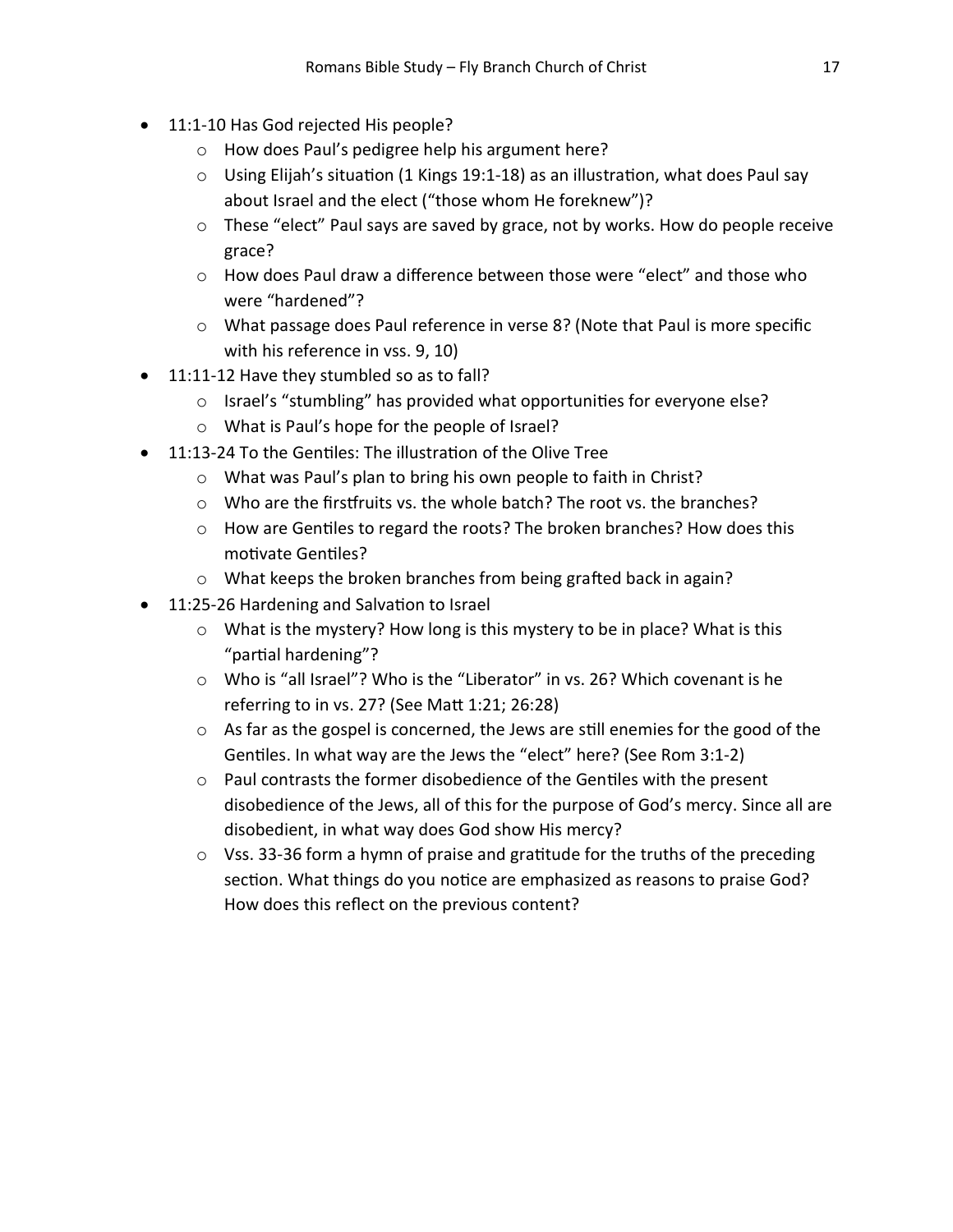Ethical Exhortations based on the truth of the Gospel  $(12 - 15)$ 

- $\bullet$  Chapter 12 Exhortation to Fellowship
	- Changing Your Thinking (1-3)
		- What mercies does Paul have in mind here? How would this be an encouragement to living a life of worship?
		- How are we a "living sacrifice"?
		- Note the contrast between "conformed" and "transformed". It is the difference between "this age" and "the perfect will of God". Where is the seat of this transformation? Why might it be the head (mind) rather than the heart? Or are these the same? - 2 Cor 10:5
		- How are we equipped to think sensibly? Is faith described here as something God gives us, or something we develop on our own? (gift of faith vs. saving faith)  $-1$  Cor 12:9
	- Church Anatomy (4-8)
		- If the church is like a body, how are Christians to be connected to each other?
		- What does each Christian receive in addition to their salvation? Are there Christians without gifts?
		- What kinds of gifts are listed here? How do we know this list is not exhaustive? Do you see any particular emphasis in this list?
	- Fellowship Within the Church (9-13)
		- How many commands are in this section? What do you notice about them?
	- $\bullet$  Relationship with the World (14-21)
		- This series of commands involves more negative aspects. What do you notice about them?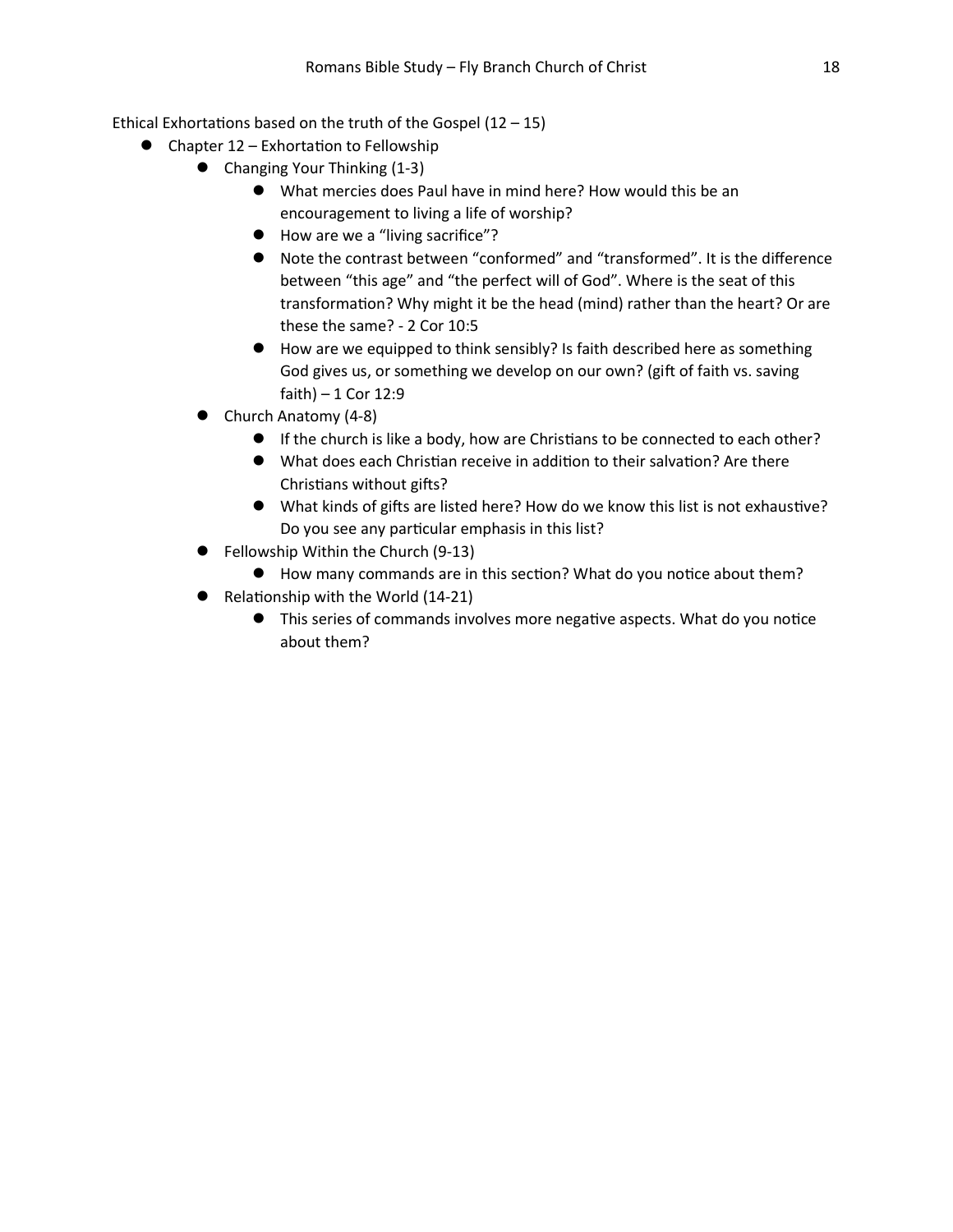Chapter 13 – Christian Obligation (Following right on the heels of Christian ethics)

- 1-7 Obligation to Legal Authority
	- $\circ$  Who are the "governing authorities"? In what ways are Christians to "submit" to them? On what basis do Christians submit to them? Why do you think this would have been an issue in Imperial Rome?
	- $\circ$  Is Paul speaking of authority ideally here, or of all authorities in all times and circumstances? What kind of authority was in place in Paul's day? Considering the many kinds of authorities (monarchy, oligarchy, tyranny, representative (or constitutional) republic, democracy), are there some more divinely instituted than others?
	- $\circ$  But notice that Paul does not engage in debate over what government is right, but in what a Christian's responsibility is to the authorities in place. How ought Christians to behave under a ruling authority that opposes them?
	- $\circ$  Paul begins to describe what "submit" means with verse 5: taxes, tolls, respect and honor. What did these mean then and now?
- 8-10 Obligation to Love
	- $\circ$  Verse 8 has often been interpreted in a financial context ("no debts!"). Is that a fair understanding of this text? Or might it be understood as "leave nothing undone" that ought to be done for others?
	- $\circ$  Note what commandments are listed in vs. 9. Where do you find these commandments in the Decalogue (the Ten Commandments)? Where do we find the final commandment of vs. 9? Who else refers to it?
	- o How is this commandment an easy summary of all law having to do with our life with others?
- 11-14 Obligation to Live
	- $\circ$  What does Paul anticipate in vss 11-12?
	- o In light of this, what ought we to do in vss. 13-14?
	- o Note what "deeds of darkness" Paul points out. On what fleshly desire do these come from? How does the world define these? Why are these problems for the Christian?
		- **Carousing**
		- **Drunkenness**
		- **Sexual impurity**
		- **Promiscuity**
		- **Quarreling**
		- **Jealousy**
	- $\circ$  If a Christian puts on the Lord Jesus Christ, how he change these deeds of darkness?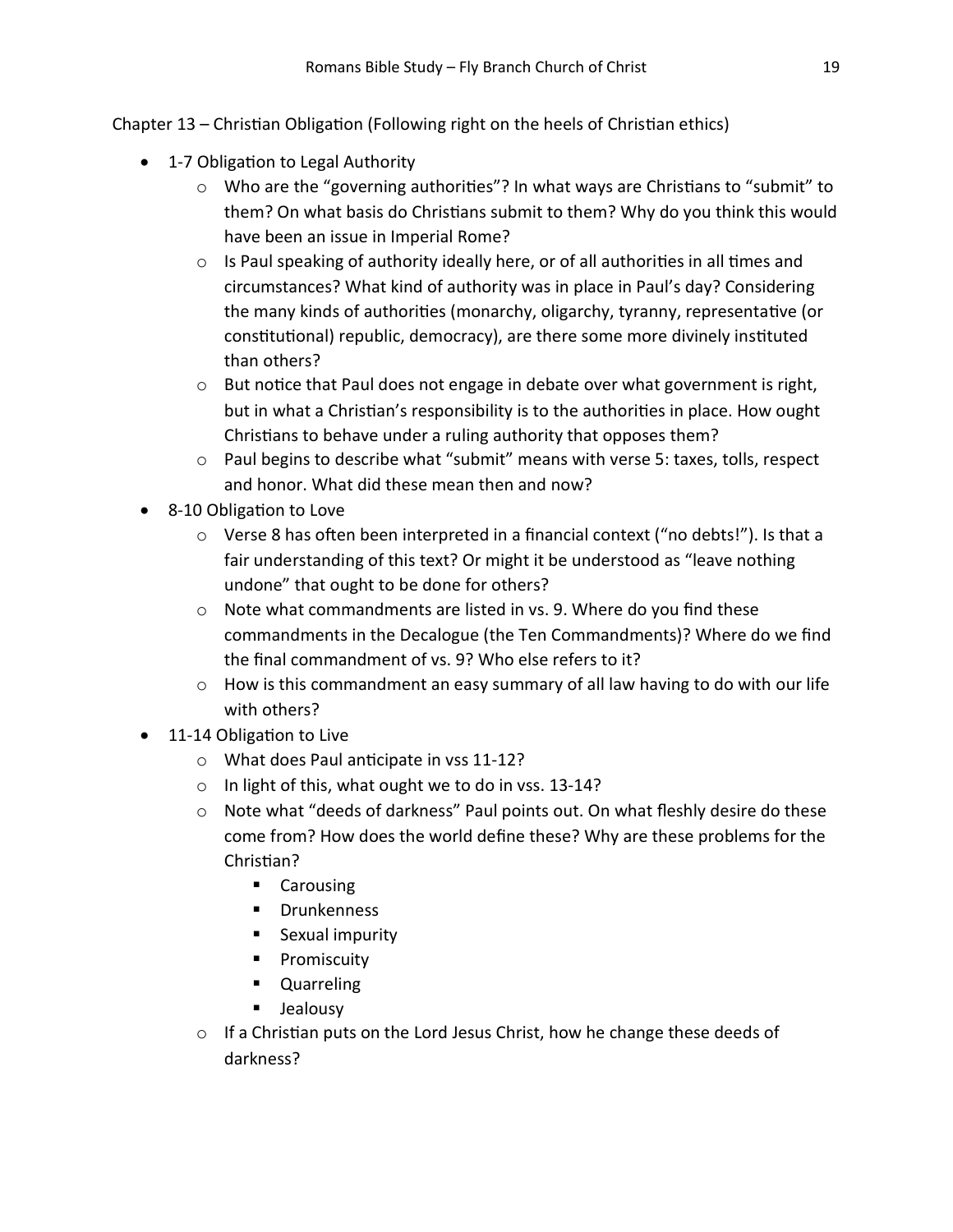## Romans 14

Conflict Resolution in the Church

1. Criticism and Argument regarding doubtful issues (1-6)

a. Eating

- b. Observing Days
- 2. All alike at the Judgment Seat (7-12)
	- a. Equality under Christ
	- b. All Must Give an Account to God
- 3. Serious Consequences for Criticism (13-18)
	- a. Stumbling Blocks to Practice
	- b. Clean and Unclean
	- c. Breaking the Law of Love
	- d. The Substance of the Kingdom
- 4. Promoting Peace (19-23)
	- a. Respecting our Brother's Weakness
	- b. Reserving Our Approval of Doubtful Things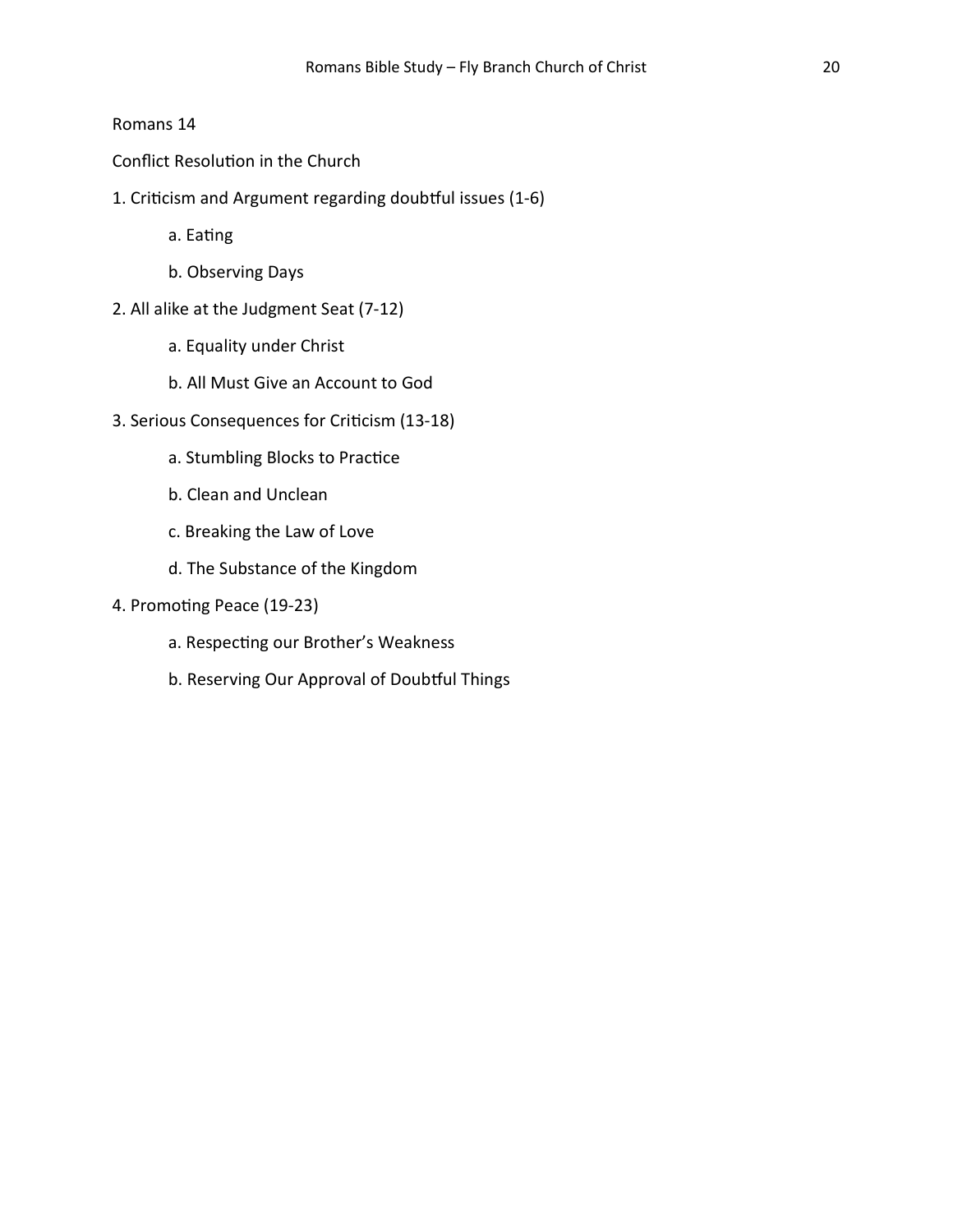#### Romans 15

- 5. Bearing the Weak so that They May Be Strong (1-15)
	- A. The Obligation of the Strong (1-2) (1 Thess 5:14; Gal 6:2; See esp. Hebrews 5:11-14)
	- B. The Example of Christ (3) (See Psalm 69:9)
	- C. The Example of the Scriptures (4) (See 1 Cor 10:11,12)
	- D. Prayer for Unity (5-6)
	- E. Christ's Acceptance of Us was Example of Grace (7-12)
		- 1. For the Jew (8)
		- 2. And the GenƟle (9-12) (2 Sam 22:50; Ps 18:49; Dt. 32:43; Ps 117:1; Is 11:10)
	- G. Prayer for Joy and Peace (13)
	- H. Confidence in the Romans (14)
	- I. Boldness on Certain Points (15)
- Evangelism of the Gentiles
- 1. Paul's special calling as the Apostle to the Gentiles (16-21)
	- A. Gentiles as Paul's Offering to God (16-17)
	- B. Paul's evangelical method (18-19) (by word, signs, Spirit power, to the Message)
	- C. Always Breaking Fresh Ground (20-21)
- 2. Paul's Travel Plans (22-32)
	- A. Travel to Spain via Rome (22-24)
	- B. Travel to Jerusalem with the Offering and the obligation of the Gentiles (25-27)
	- C. Hope for Rome and Spain (28-29)
	- D. Paul asks for Prayer (30-32)
- 3. Closing of the main body of the letter (33)